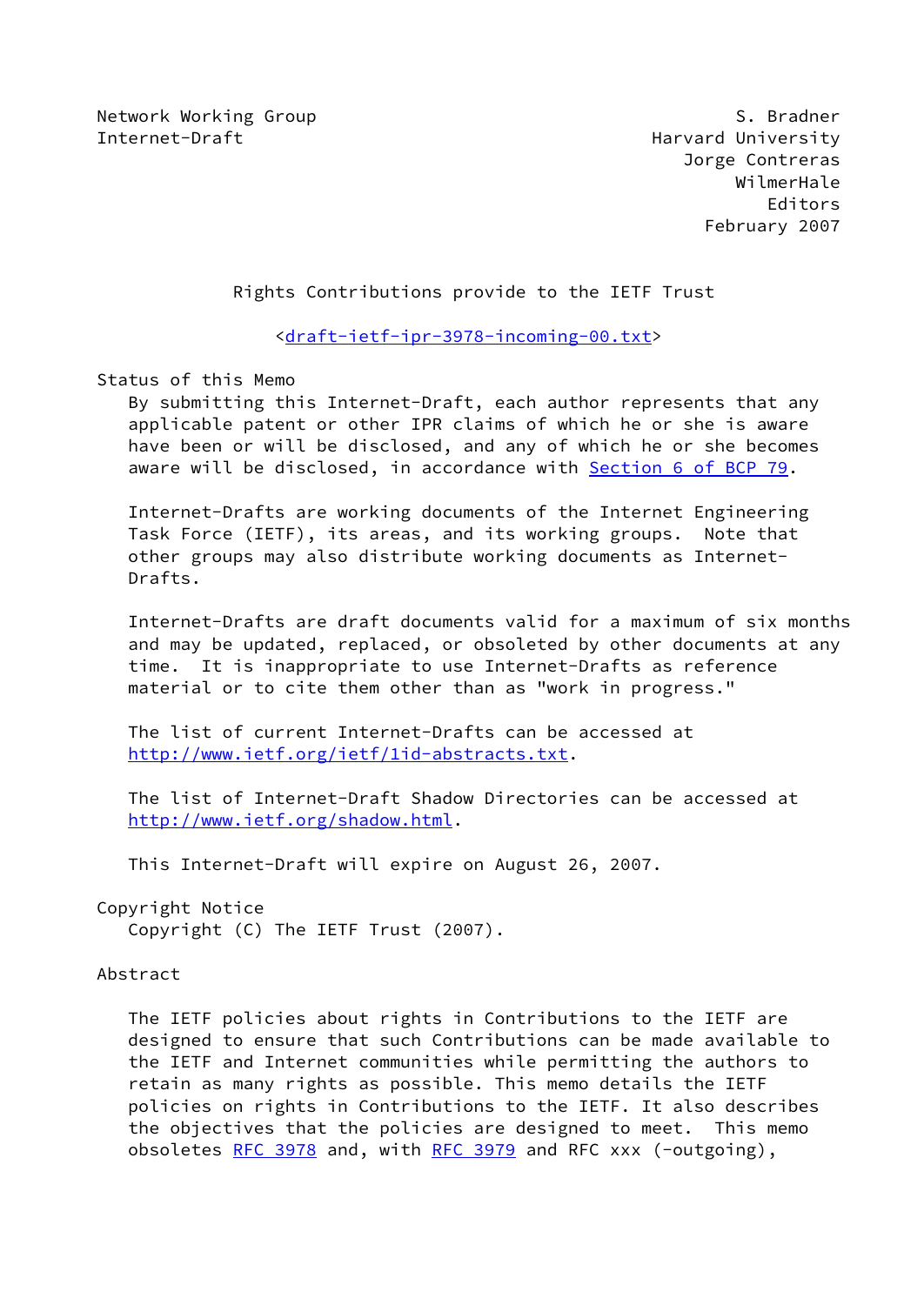Internet-Draft [RFC 3978](https://datatracker.ietf.org/doc/pdf/rfc3978)-incoming February 2007

replaces Section [10 of RFC 2026](https://datatracker.ietf.org/doc/pdf/rfc2026#section-10).

Table of Contents

 1. Definitions 2. Introduction 3. Rights in IETF Contributions 3.1. General Policy 3.2. Confidentiality Obligations 3.3. Granting of Rights and Permissions 3.4. Representations and Warranties 3.5. No Duty to Publish 3.6. Trademarks 4. Rights in RFC Editor Contributions 4.1. Requirements from [Section 3](#page-5-0) 4.2. Granting of Rights and Permissions 5. Notices Required in IETF Documents 5.1. IPR Disclosure Acknowledgement 5.2. Derivative Works Limitation 5.3. Publication Limitation 5.4. Copyright Notice 5.5. Disclaimer 5.6. Exceptions 6. Notices and Rights Required in RFC Editor Contributions 7. Exposition of why these procedures are the way they are 7.1. Rights Granted in IETF Contributions 7.2. Rights to use Contributed Material 7.3. Right to Produce Derivative Works 7.4. Rights to use Trademarks 7.5. Who Does This Apply To? 8. Contributions Not Subject to Copyright 9. Security Considerations 10. References 10.1. Normative References 10.2. Informative References 11. Acknowledgements Editor's Address Full Copyright Statement

<span id="page-1-0"></span>[1](#page-1-0). Definitions

 The following definitions are for terms used in the context of this document. Other terms, including "IESG," "ISOC," "IAB," and "RFC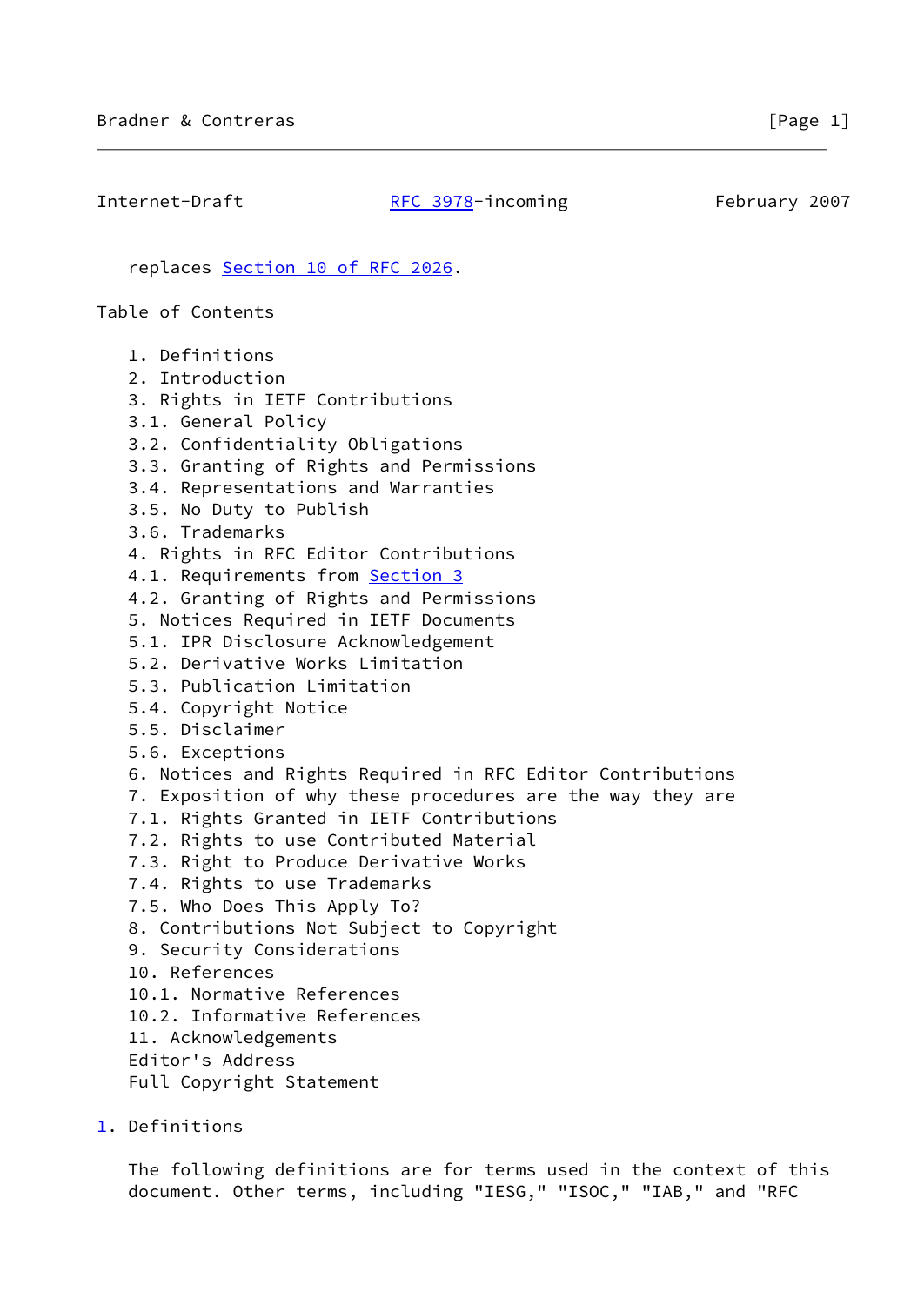Editor," are defined in [\[RFC2028](https://datatracker.ietf.org/doc/pdf/rfc2028)].

 a. "IETF": In the context of this document, the IETF includes all individuals who participate in meetings, working groups, mailing lists, functions and other activities which are organized or

Bradner & Contreras **Executive Contrelation** Security 2 and 2 and 2 and 2 and 2 and 2 and 2 and 2 and 2 and 2 and 2 and 2 and 2 and 2 and 2 and 2 and 2 and 2 and 2 and 2 and 2 and 2 and 2 and 2 and 2 and 2 and 2 and 2 and

Internet-Draft **[RFC 3978](https://datatracker.ietf.org/doc/pdf/rfc3978)-incoming** February 2007

 initiated by ISOC, the IESG or the IAB under the general designation of the Internet Engineering Task Force or IETF, but solely to the extent of such participation.

- b. "IETF Standards Process": the activities undertaken by the IETF in any of the settings described in 1(c) below.
- c. "IETF Contribution": any submission to the IETF intended by the Contributor for publication as all or part of an Internet-Draft or RFC (except for RFC Editor Contributions described below) and any statement made within the context of an IETF activity. Such statements include oral statements in IETF sessions, as well as written and electronic communications made at any time or place, which are addressed to:
	- o the IETF plenary session,
	- o any IETF working group or portion thereof,
	- o the IESG, or any member thereof on behalf of the IESG,
	- o the IAB or any member thereof on behalf of the IAB,
	- o any IETF mailing list, including the IETF list itself, any working group or design team list, or any other list functioning under IETF auspices,
	- o the RFC Editor or the Internet-Drafts function (except for RFC Editor Contributions described below).

 Statements made outside of an IETF session, mailing list or other function, that are clearly not intended to be input to an IETF activity, group or function, are not IETF Contributions in the context of this document.

 d. "Internet-Draft": temporary documents used in the IETF and RFC Editor processes. Internet-Drafts are posted on the IETF web site by the IETF Secretariat and have a nominal maximum lifetime in the Secretariat's public directory of 6 months, after which they are removed. Note that Internet-Drafts are archived many places on the Internet, and not all of these places remove expired Internet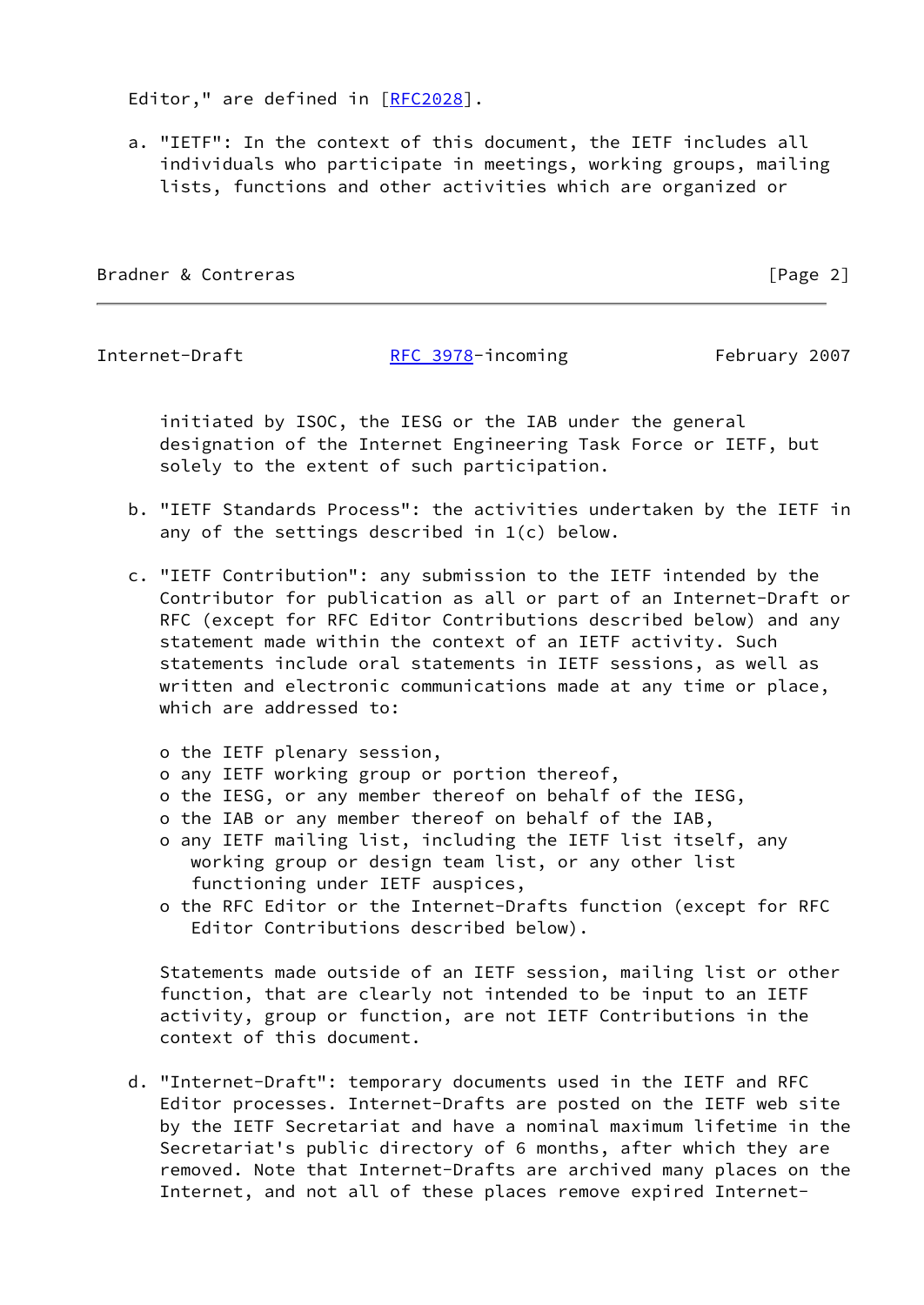Drafts. Internet-Drafts that are under active consideration by the IESG are not removed from the Secretariat's public directory until that consideration is complete. In addition, the author of an Internet-Draft can request that the lifetime in the Secretariat's public directory be extended before the expiration.

- e. "RFC": the basic publication series for the IETF. RFCs are published by the RFC Editor and once published are never modified. (See [\[RFC2026\] Section](https://datatracker.ietf.org/doc/pdf/rfc2026#section-2.1) 2.1)
- f. "RFC Editor Contribution": An Internet-Draft intended by the Contributor to be submitted to the RFC Editor for publication as

Bradner & Contreras **Exercía Exercía Exercía Exercía Exercía E** Page 3]

Internet-Draft [RFC 3978](https://datatracker.ietf.org/doc/pdf/rfc3978)-incoming February 2007

 an Informational or Experimental RFC but not intended to be part of the IETF Standards Process.

- g. "IETF Internet-Drafts": Internet-Drafts other than RFC Editor Contributions. Note that under [Section 3.3](#page-6-0) the grant of rights in regards to IETF Internet-Drafts as specified in this document is perpetual and irrevocable and thus survives the Secretariat's removal of an Internet-Draft from the public directory, except as limited by **Section 3.3** (C). (See  $[REC2026]$  Sections [2.2](#page-5-1) and [8\)](#page-17-0)
- h. "IETF Documents": RFCs and Internet-Drafts except for Internet- Drafts that are RFC Editor Contributions and the RFCs that are published from them.
- i. "RFC Editor Documents": RFCs and Internet-Drafts that are RFC Editor Contributions and the RFCs that may be published from them.
- j. "Contribution": IETF Contributions and RFC Editor Contributions.
- k. "Contributor": an individual submitting a Contribution.
- l. "Reasonably and personally known": means something an individual knows personally or, because of the job the individual holds, would reasonably be expected to know. This wording is used to indicate that an organization cannot purposely keep an individual in the dark about patents or patent applications just to avoid the disclosure requirement. But this requirement should not be interpreted as requiring the IETF Contributor or participant (or his or her represented organization, if any) to perform a patent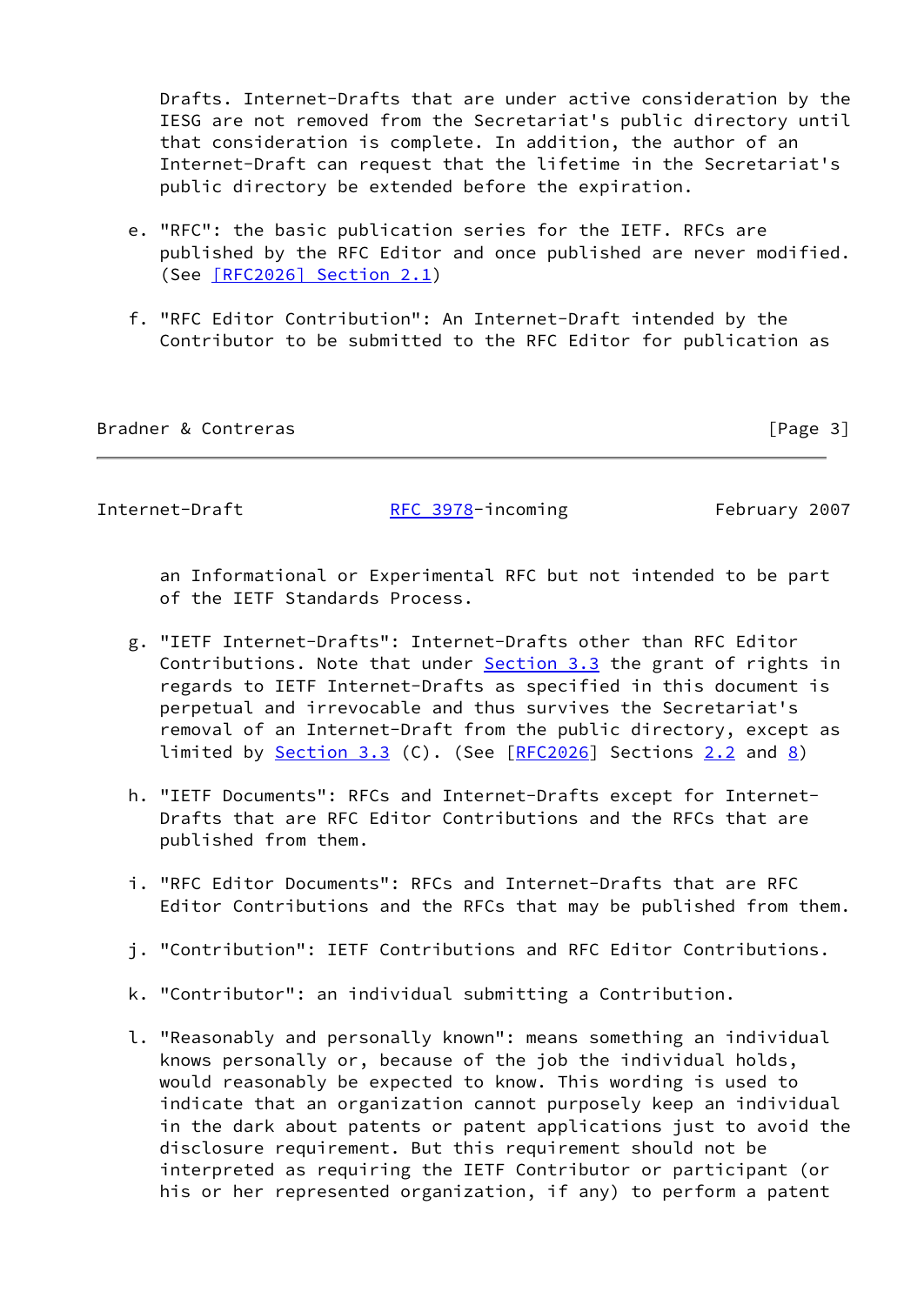search to find applicable IPR.

# <span id="page-4-0"></span>[2](#page-4-0). Introduction

 Under the laws of most countries and current international treaties (for example the "Berne Convention for the Protection of Literary and Artistic Work" [\[Berne](#page-18-0)]), authors obtain numerous rights in the works they produce automatically upon producing them. These rights include copyrights, moral rights and other rights. In many cases, if the author produces a work within the scope of his or her employment, most of those rights are usually assigned to the employer, either by operation of law or, in many cases, under contract. (The Berne Convention names some rights as "inalienable", which means that the author retains them in all cases.)

 This document details the rights that the IETF requires in IETF Contributions and rights the IETF, as publisher of Internet-Drafts, requires in all such Drafts including RFC Editor Contributions. The

Bradner & Contreras **Executive Executive Contract** Frage 4]

Internet-Draft [RFC 3978](https://datatracker.ietf.org/doc/pdf/rfc3978)-incoming February 2007

 RFC Editor may also define additional rights required for RFC Editor Contributions. This document obsoletes [RFC 3978](https://datatracker.ietf.org/doc/pdf/rfc3978) [\[RFC3978](https://datatracker.ietf.org/doc/pdf/rfc3978)].

 In order for works to be used within the IETF Standards Process or to be published as Internet-Drafts, certain limited rights in all Contributions must be granted to the IETF Trust and the IETF. In addition, Contributors must make representations to IETF Trust and the IETF regarding their ability to grant these rights. These necessary rights and representations have until now been laid out in Section [10 of \[RFC2026\]](https://datatracker.ietf.org/doc/pdf/rfc2026#section-10). In the years since [\[RFC2026](https://datatracker.ietf.org/doc/pdf/rfc2026)] was published there have been a number of times when the exact intent of [Section 10](#page-17-1) has been the subject of vigorous debate within the IETF community. The aim of this document is to clarify various ambiguities in [Section](https://datatracker.ietf.org/doc/pdf/rfc2026#section-10) [10 of \[RFC2026\]](https://datatracker.ietf.org/doc/pdf/rfc2026#section-10) that led to these debates and to amplify the policy in order to clarify what the IETF is currently doing.

 [Section 1](#page-1-0) gives definitions used in describing these policies. Sections  $3, 4, 5$  $3, 4, 5$  $3, 4, 5$ , and [6](#page-13-0) of this document address the rights in Contributions previously covered by Section [10 of \[RFC2026\]](https://datatracker.ietf.org/doc/pdf/rfc2026#section-10) and the "Note Well" explanatory text presented at many IETF activities. Sections  $\frac{7}{5}$  and  $\frac{8}{5}$  then explain the rationale for these provisions, including some of the clarifications that have become understood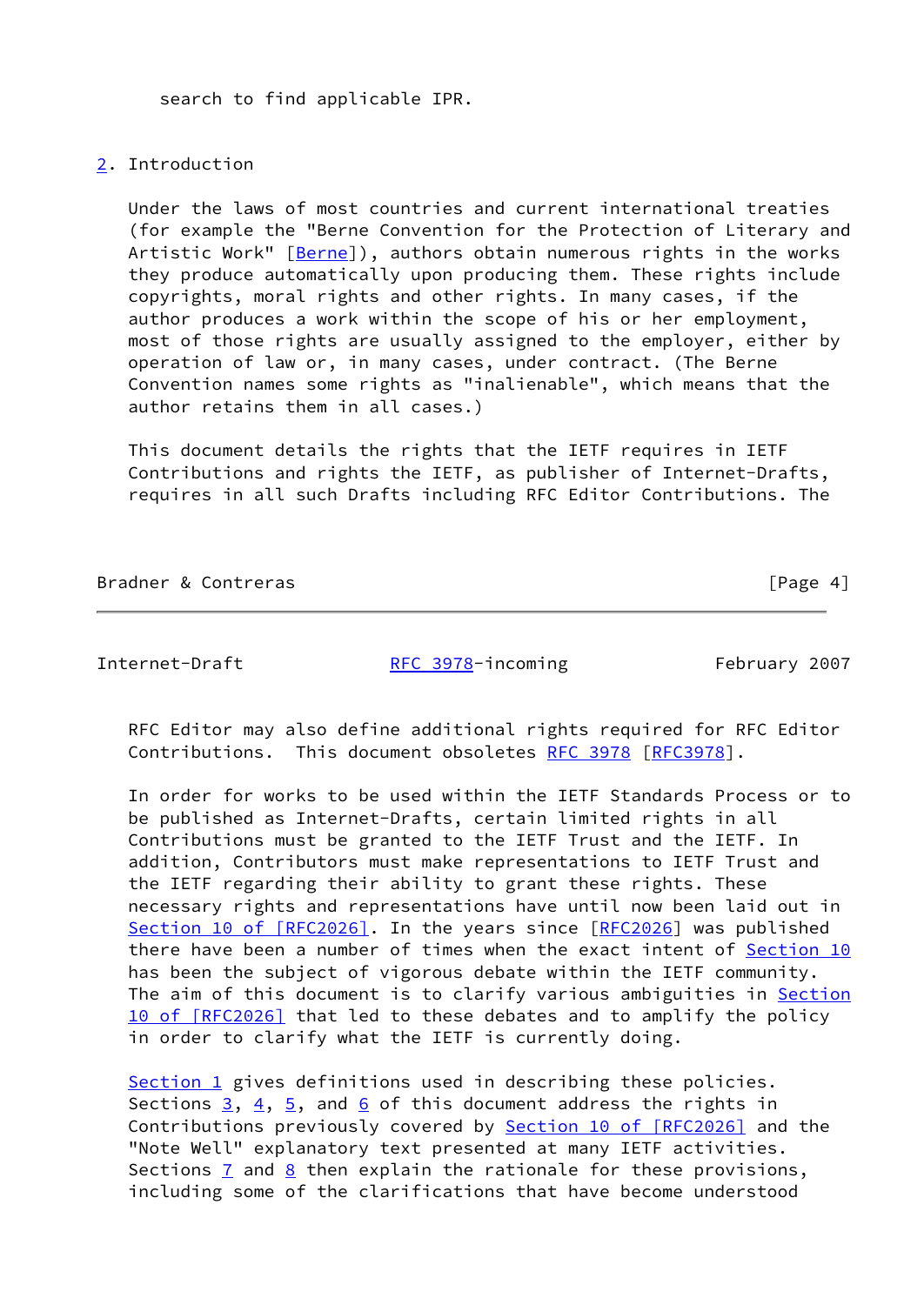since the adoption of [[RFC2026](https://datatracker.ietf.org/doc/pdf/rfc2026)]. The rules and procedures set out in this document are not intended to substantially modify or alter the IETF's current policy toward Contributions.

 A companion document [\[RFC3979](https://datatracker.ietf.org/doc/pdf/rfc3979)] deals with rights in technologies developed or specified as part of the IETF Standards Process. This document is not intended to address those issues.

 The rights addressed in this document fall into the following categories:

o rights to make use of contributed material

o copyrights in IETF documents

o rights to produce derivative works

o rights to use trademarks

 This document is not intended as legal advice. Readers are advised to consult their own legal advisors if they would like a legal interpretation of their rights or the rights of the IETF in any Contributions they make.

#### <span id="page-5-2"></span>[2.1](#page-5-2) No Retroactive Effect

 This memo does not retroactively obtain additional rights from Contributions that predate the publication of this memo as a RFC.

| Bradner & Contreras | [Page 5] |
|---------------------|----------|
|                     |          |

Internet-Draft [RFC 3978](https://datatracker.ietf.org/doc/pdf/rfc3978)-incoming February 2007

<span id="page-5-1"></span>[2.2](#page-5-1) Boilerplate updates by the IETF Trust

 In the past the IETF has had to publish new RFCs to make editorial or other minor updates to the boilerplate required on IETF Internet Drafts. This memo grants to the IETF Trust the explicit right to approve minor boilerplate changes as long as any such changes are consistent with philosophical goals of the current versions of the BCPs defining the IETF's philosophical goals for contributions. The IETF Trust is also authorized to handle special cases and fix minor errors.

<span id="page-5-0"></span>[3](#page-5-0). Rights in IETF Contributions

 The following are the rights the IETF requires in all IETF Contributions: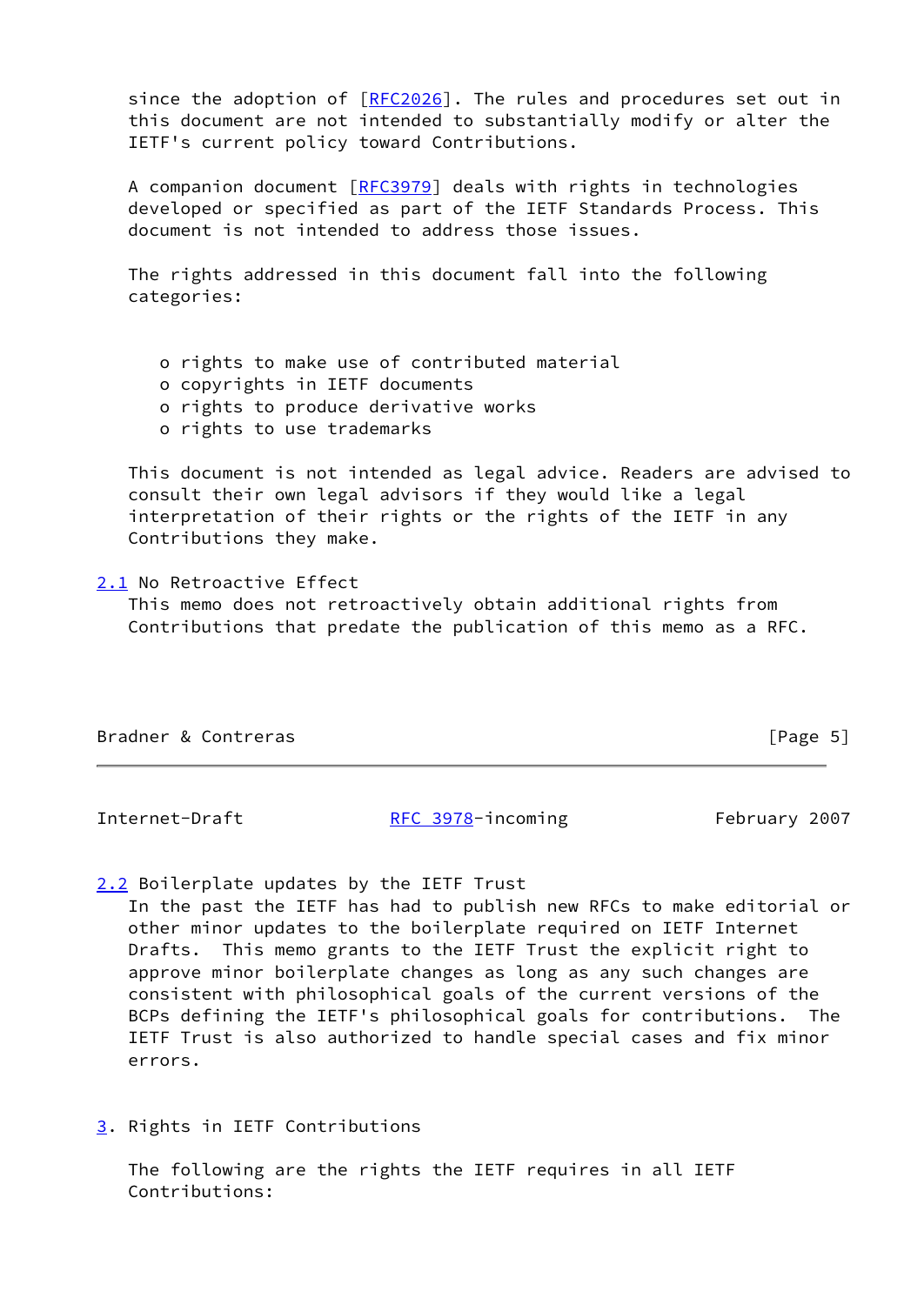## <span id="page-6-1"></span>[3.1](#page-6-1). General Policy

 In all matters of copyright and document procedures, the intent is to benefit the Internet community and the public at large, while respecting the legitimate rights of others.

 By submission of a Contribution, each person actually submitting the Contribution, and each named co-Contributor, is deemed to agree to the terms and conditions set forth in this document, on his or her own behalf and on behalf of the organization the Contributor represents or is sponsored by (if any), when submitting the Contribution.

## <span id="page-6-2"></span>[3.2](#page-6-2). Confidentiality Obligations

 No information or document that is subject to any requirement of confidentiality or any restriction on its dissemination may be submitted as a Contribution or otherwise considered in any part of the IETF Standards Process, and there must be no assumption of any confidentiality obligation with respect to any Contribution. Each Contributor agrees that any statement in a Contribution, whether generated automatically or otherwise, that states or implies that the Contribution is confidential or subject to any privilege, can be disregarded for all purposes, and will be of no force or effect.

## <span id="page-6-0"></span>[3.3](#page-6-0). Rights Granted by Contributors to the IETF Trust

 To the extent that a Contribution or any portion thereof is protected by copyright or other rights of authorship, the Contributor, and each named co-Contributor, and the organization he or she represents or is sponsored by (if any) grant a perpetual, irrevocable, non-exclusive, royalty-free, world-wide right and license to the IETF Trust under

| Bradner & Contreras | [Page 6] |
|---------------------|----------|
|                     |          |

Internet-Draft [RFC 3978](https://datatracker.ietf.org/doc/pdf/rfc3978)-incoming February 2007

all such copyrights and other rights in the Contribution.

 [editor question - since the IETF trust does not actually make modified versions etc - should this say "permit the copying, publication, ... of the Contribution ..."]

 (A) to copy, publish, display, and distribute the Contribution, in whole or in part,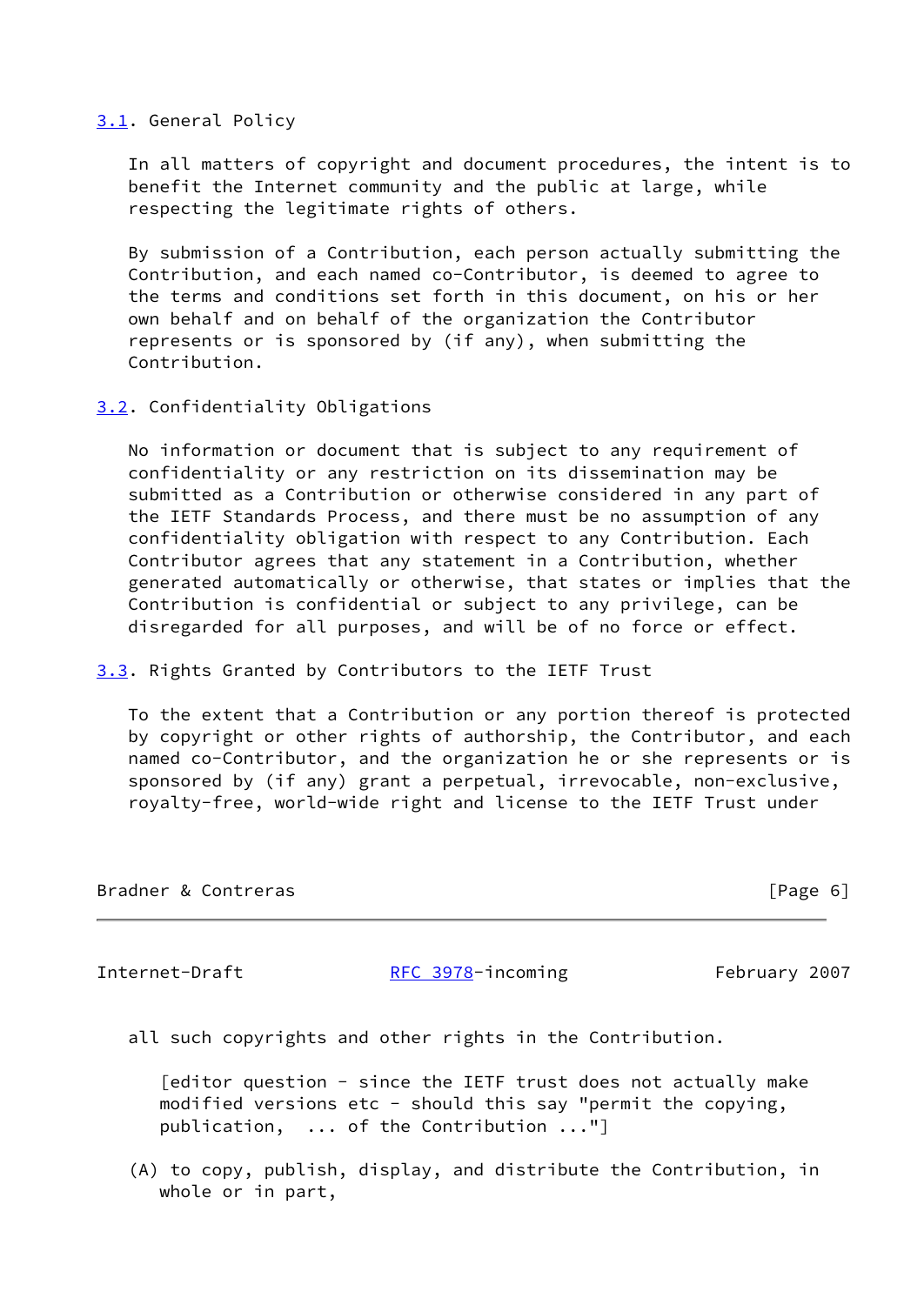- (B) to prepare translations of the Contribution into languages other than English, and to copy, publish, display, and distribute such translations or portions thereof,
- (C) unless explicitly disallowed in the notices contained in a Contribution [as per [Section 5.2](#page-10-0) below], to modify or prepare derivative works (in addition to translations) that are based on or incorporate all or part of the Contribution, and to copy, publish, display, and distribute such derivative works, and
- (D) to reproduce any trademarks, service marks or trade names which are included in the Contribution solely in connection with the reproduction, distribution or publication of the Contribution and derivative works thereof as permitted by this **Section 3.3**, provided that when reproducing Contributions, trademark and service mark identifiers used in the Contribution, including TM and (r) will be preserved.

 The licenses granted in this [Section 3.3](#page-6-0) shall not be deemed to grant any right under any patent, patent application or other similar intellectual property right disclosed by the Contributor under [BCP 79](https://datatracker.ietf.org/doc/pdf/bcp79) or otherwise.

<span id="page-7-0"></span>[3.4](#page-7-0). Representations and Warranties

 With respect to each Contribution, each Contributor represents that to the best of his or her knowledge and ability:

- a. The Contribution properly acknowledges all major Contributors. A major Contributor is any person who has materially or substantially contributed to the IETF Contribution.
- b. No information in the Contribution is confidential and the IETF, IETF Trust, ISOC, and its affiliated organizations may freely disclose any information in the Contribution.
- c. There are no limits to the Contributor's ability to make the grants, acknowledgments and agreements herein that are reasonably and personally known to the Contributor.

Bradner & Contreras [Page 7]

Internet-Draft **[RFC 3978](https://datatracker.ietf.org/doc/pdf/rfc3978)-incoming February 2007** 

d. The Contributor has not intentionally included in the Contribution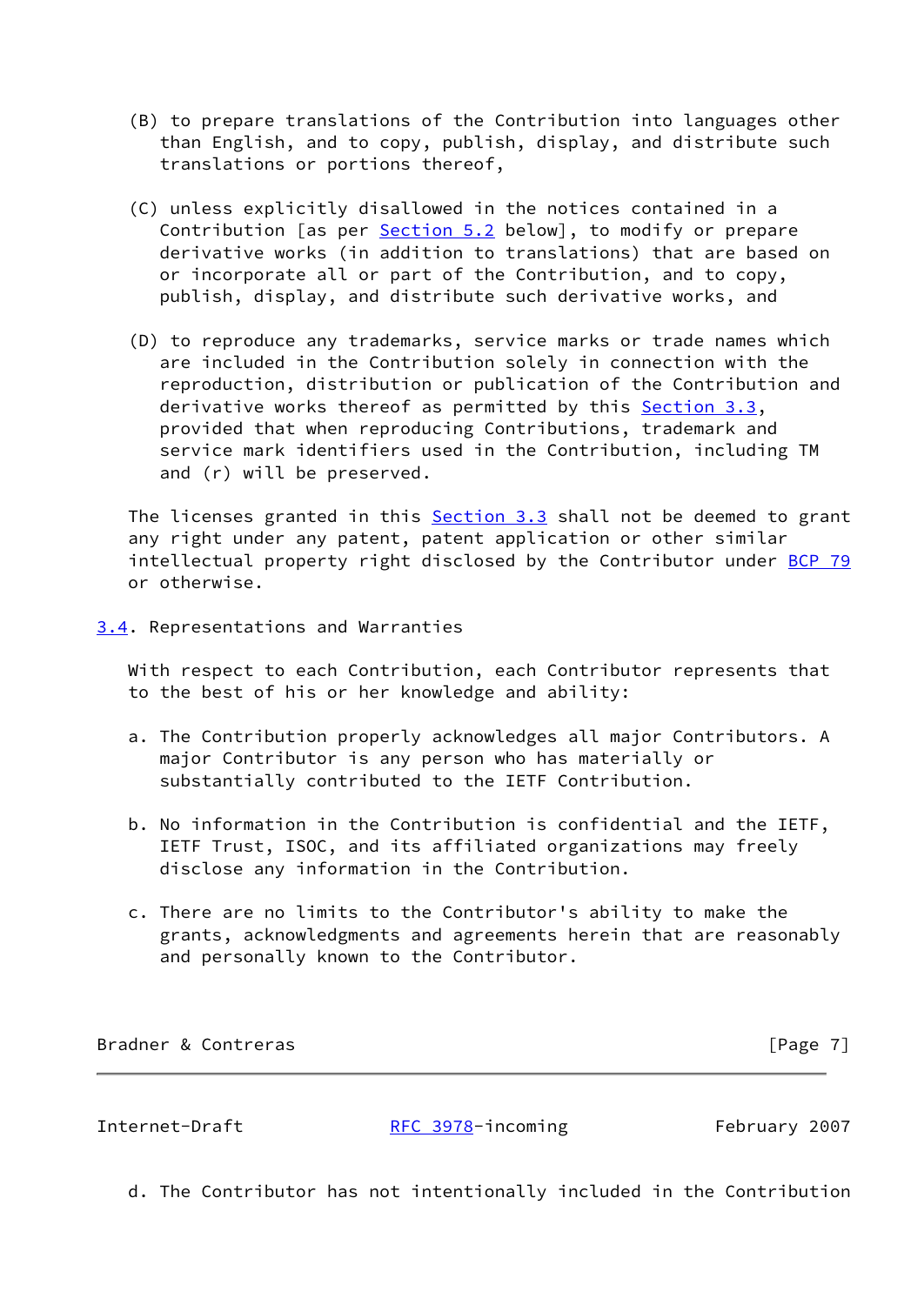any material which is defamatory or untrue or which is illegal under the laws of the jurisdiction in which the Contributor has his or her principal place of business or residence.

 e. All trademarks, trade names, service marks and other proprietary names used in the Contribution that are reasonably and personally known to the Contributor are clearly designated as such where reasonable.

#### <span id="page-8-1"></span>[3.5](#page-8-1). No Duty to Publish

 The Contributor, and each named co-Contributor, acknowledges that the IETF has no duty to publish or otherwise use or disseminate any Contribution. The IETF reserves the right to withdraw or cease using any Contribution that does not comply with the requirements of [Section 3.3](#page-6-0) and [Section 3.4](#page-7-0) or 4.2.

#### <span id="page-8-2"></span>[3.6](#page-8-2). Trademarks

 Contributors, and each named co-Contributor, who claim trademark rights in terms used in their IETF Contributions are requested to state specifically what conditions apply to implementers of the technology relative to the use of such trademarks. Such statements should be submitted in the same way as is done for other intellectual property claims. (See [\[RFC3979\] Section](https://datatracker.ietf.org/doc/pdf/rfc3979#section-6) 6.)

<span id="page-8-0"></span>[4](#page-8-0). Rights in RFC Editor Contributions

 The following are the rights the IETF, as the publisher of Internet- Drafts, requires in all RFC Editor Contributions:

# <span id="page-8-3"></span>[4.1](#page-8-3). Requirements from [Section 3](#page-5-0)

 All RFC Editor Contributions must meet the requirements of Sections 3.1, 3.2, 3.4, 3.5 and 3.6.

<span id="page-8-4"></span>[4.2](#page-8-4). Granting of Rights and Permissions

 By submission of an RFC Editor Contribution, each person actually submitting the RFC Editor Contribution, and each named co- Contributor, is deemed to agree to the following terms and conditions, and to grant the following rights, on his or her own behalf and on behalf of the organization the Contributor represents or is sponsored by (if any) when submitting the RFC Editor Contribution.

To the extent that an RFC Editor Contribution or any portion thereof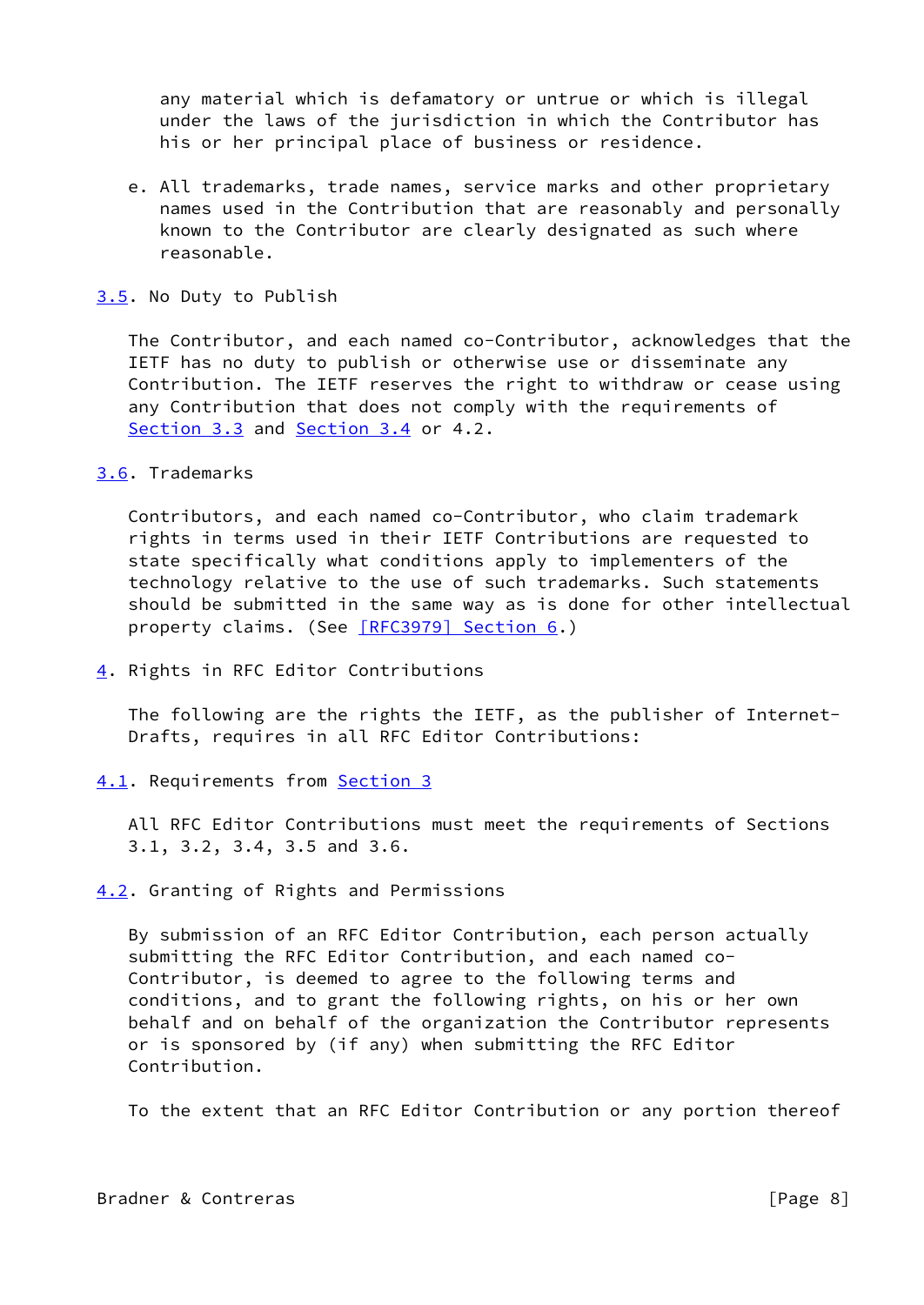is protected by copyright and other rights of authorship, the Contributor, and each named co-Contributor, and the organization he or she represents or is sponsored by (if any) grant a perpetual, irrevocable, non-exclusive, royalty-free, world-wide right and license to the IETF Trust and the IETF under all intellectual property rights in the RFC Editor Contribution for at least the life of the Internet-Draft:

- (A) to copy, publish, display, and distribute the RFC Editor Contribution as an Internet-Draft,
- (B) to prepare or allow the preparation of translations of the RFC into languages other than English.
- (C) unless explicitly disallowed in the notices contained in an RFC Editor Contribution (as per [Section 5.2](#page-10-0) below), to prepare derivative works (other than translations) that are based on or incorporate all or part of the RFC Editor Contribution, or comment upon it. The license to such derivative works not granting the IETF Trust and the IETF any more rights than the license to the original RFC Editor Contribution, and
- (D) to reproduce any trademarks, service marks or trade names which are included in the RFC Editor Contribution solely in connection with the reproduction, distribution or publication of the RFC Editor Contribution and derivative works thereof as permitted by this paragraph. When reproducing RFC Editor Contributions, the IETF will preserve trademark and service mark identifiers used by the Contributor of the RFC Editor Contribution, including (TM) and (R) where appropriate.
- <span id="page-9-0"></span>[5](#page-9-0). Notices Required in IETF Documents

 The IETF requires that certain notices and disclaimers described in this [Section 5](#page-9-0) be reproduced verbatim in all IETF Documents (including copies, derivative works and translations of IETF Documents, but subject to the limited exceptions noted in [Section](#page-10-0) [5.2](#page-10-0)). This requirement protects IETF and its participants from liabilities connected with these documents. The copyright notice also alerts readers that the document is an IETF Document, and that IETF Trust claims copyright rights to certain aspects of the document, such as its layout, the RFC numbering convention and the prefatory language of the document. This legend is not intended to imply that IETF Trust has obtained ownership of the IETF Contribution itself, which is retained by the author(s) or remains in the public domain,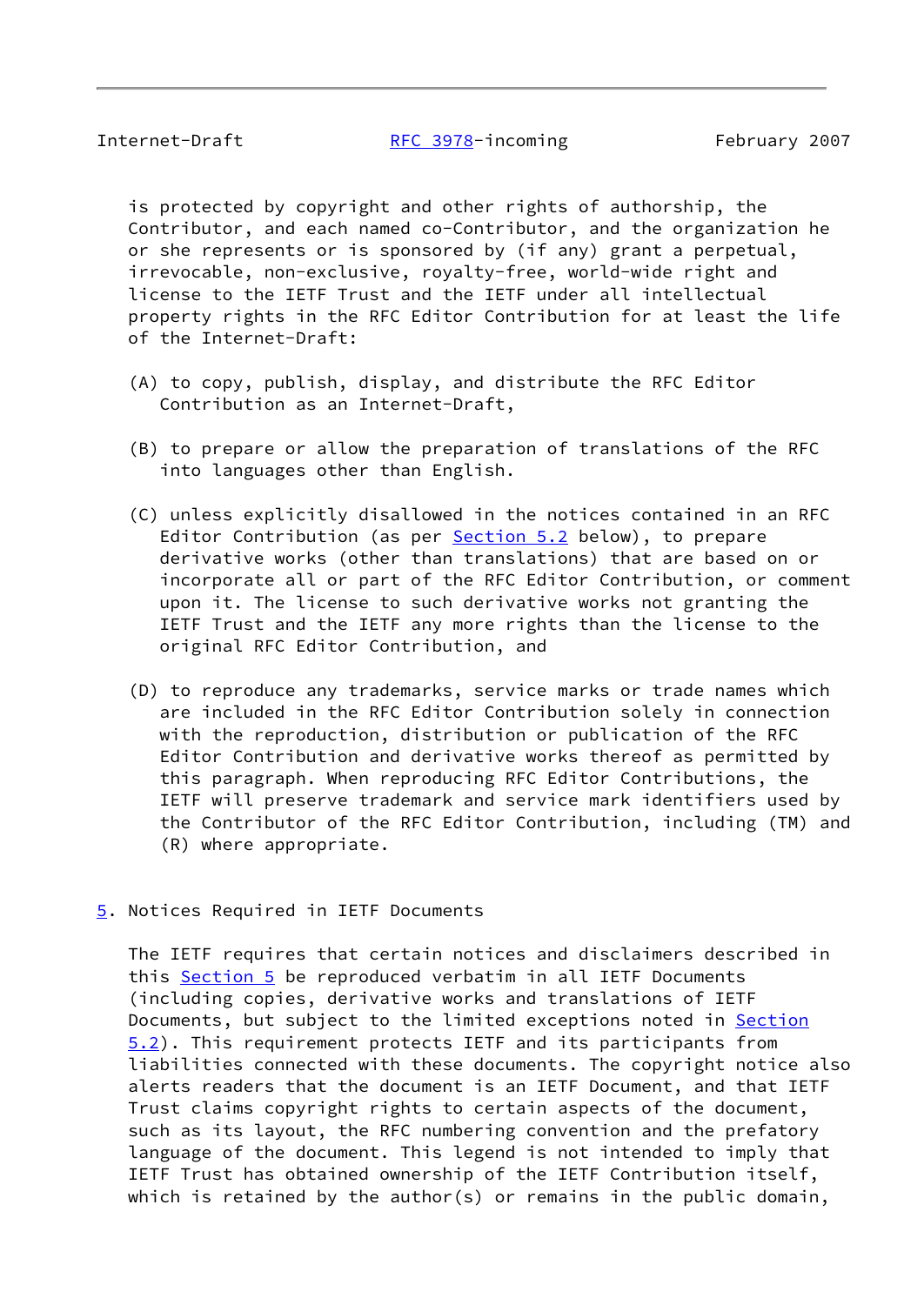## Bradner & Contreras **Executive Contreller** Security 2014 1997

Internet-Draft [RFC 3978](https://datatracker.ietf.org/doc/pdf/rfc3978)-incoming February 2007

 Each IETF Document must include the required notices described in this [Section 5](#page-9-0). The required notices are the following:

- a. The IPR Disclosure Acknowledgement described in [Section 5.1](#page-10-1) (required in all Internet-Drafts).
- b. The Derivative Works Limitation described in **Section 5.2** (for specific IETF Documents only).
- c. The Publication Limitation described in [Section 5.3](#page-11-0) (for specific types of Internet-Drafts only).
- d. The Copyright Notice described in [Section 5.4](#page-11-1) (for all IETF Documents).
- e. The Disclaimer described in [Section 5.5](#page-12-0) (for all IETF Documents).

## <span id="page-10-1"></span>[5.1](#page-10-1). IPR Disclosure Acknowledgement (required in all Internet-Drafts)

 "By submitting this Internet-Draft, each author represents that any applicable patent or other IPR claims of which he or she is aware have been or will be disclosed, and any of which he or she becomes aware will be disclosed, in accordance with [Section](https://datatracker.ietf.org/doc/pdf/bcp79#section-6) 6 of  [BCP 79](https://datatracker.ietf.org/doc/pdf/bcp79#section-6)."

## <span id="page-10-0"></span>[5.2](#page-10-0). Derivative Works Limitation

 If the Contributor desires to eliminate the IETF's right to make modifications and derivative works of an IETF Contribution (other than translations), one of the two of the following notices may be included in the Status of Memo section of an Internet-Draft and included in a published RFC:

- a. "This document may not be modified, and derivative works of it may not be created, except to publish it as an RFC and to translate it into languages other than English."
- b. "This document may not be modified, and derivative works of it may not be created."

 In the cases of MIB or PIB modules and in other cases where the Contribution includes material that is meant to be extracted in order to be used, the following should be appended to statement 5.2 (a) or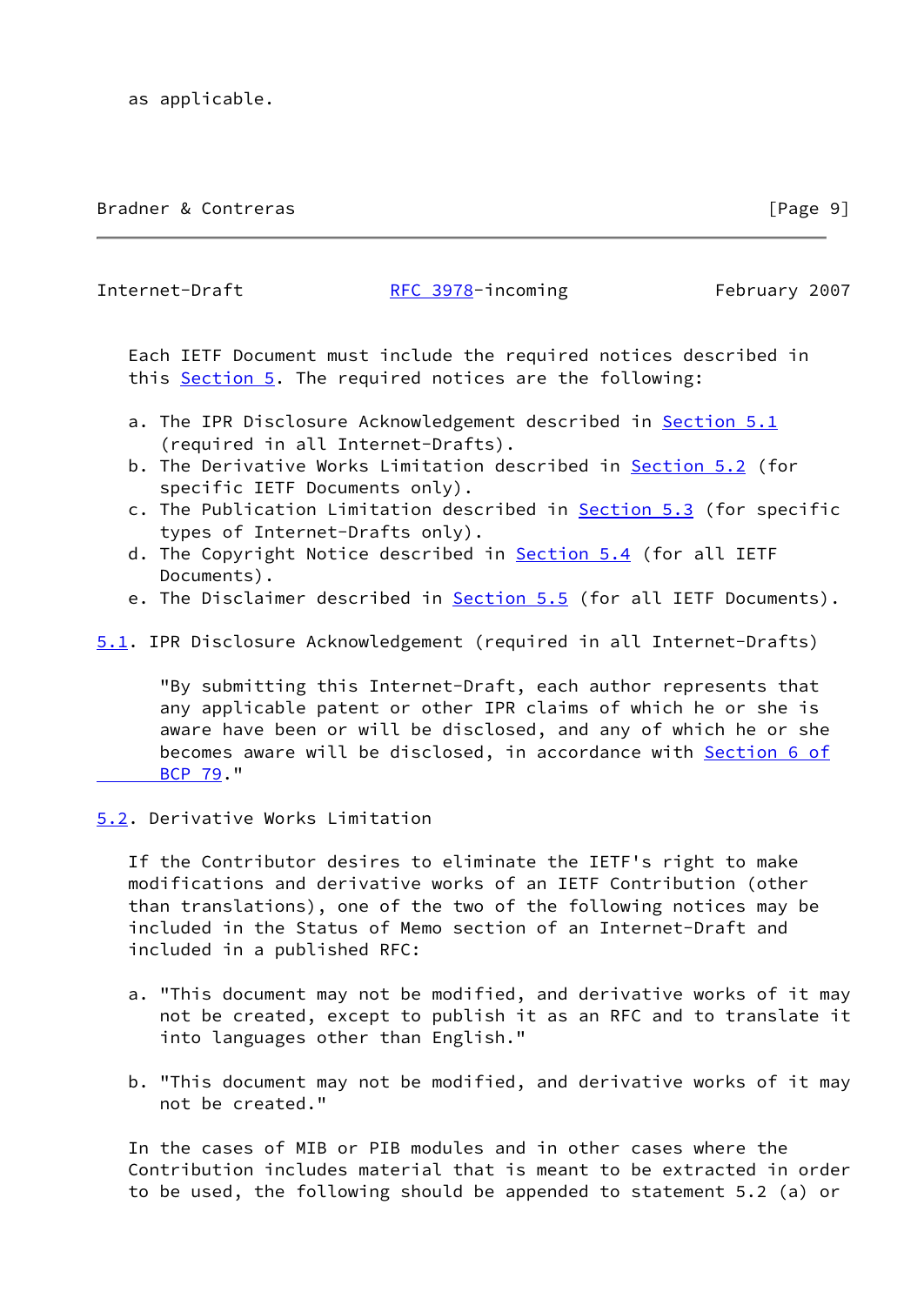5.2 (b):

"other than to extract section XX as-is for separate use."

 Notice 5.2(a) is used if the Contributor intends for the IETF Contribution to be published as an RFC. Notice 5.2(b) is used along with the Publication Limitation in [Section 5.3](#page-11-0) when the Contributor does not intend for the IETF Contribution to be published as an RFC.

Bradner & Contreras [Page 10]

Internet-Draft [RFC 3978](https://datatracker.ietf.org/doc/pdf/rfc3978)-incoming February 2007

 These notices may not be used with any standards-track document or with most working group documents, except as discussed in [Section 7.3](#page-15-0) below, since the IETF must retain change control over its documents and the ability to augment, clarify and enhance the original IETF Contribution in accordance with the IETF Standards Process.

 Notice 5.2(a) may be appropriate when republishing standards produced by other (non-IETF) standards organizations, industry consortia or companies. These are typically published as Informational RFCs, and do not require that change control be ceded to the IETF. Basically, documents of this type convey information for the Internet community.

 A fuller discussion of the rationale behind these requirements is contained in [Section 7.3](#page-15-0) below.

<span id="page-11-0"></span>[5.3](#page-11-0). Publication Limitation

 If the Contributor only wants the IETF Contribution to be made available in an Internet-Draft (i.e., does not want the IETF Contribution to be published as an RFC) then the Contributor may include the following notice in the Status of Memo section of the Internet-Draft.

"This document may only be posted in an Internet-Draft."

 This notice can be used on IETF Contributions that are intended to provide background information to educate and to facilitate discussions within IETF working groups but are not intended to be published as RFCs.

<span id="page-11-1"></span>[5.4](#page-11-1). Copyright Notice (required for all IETF Documents)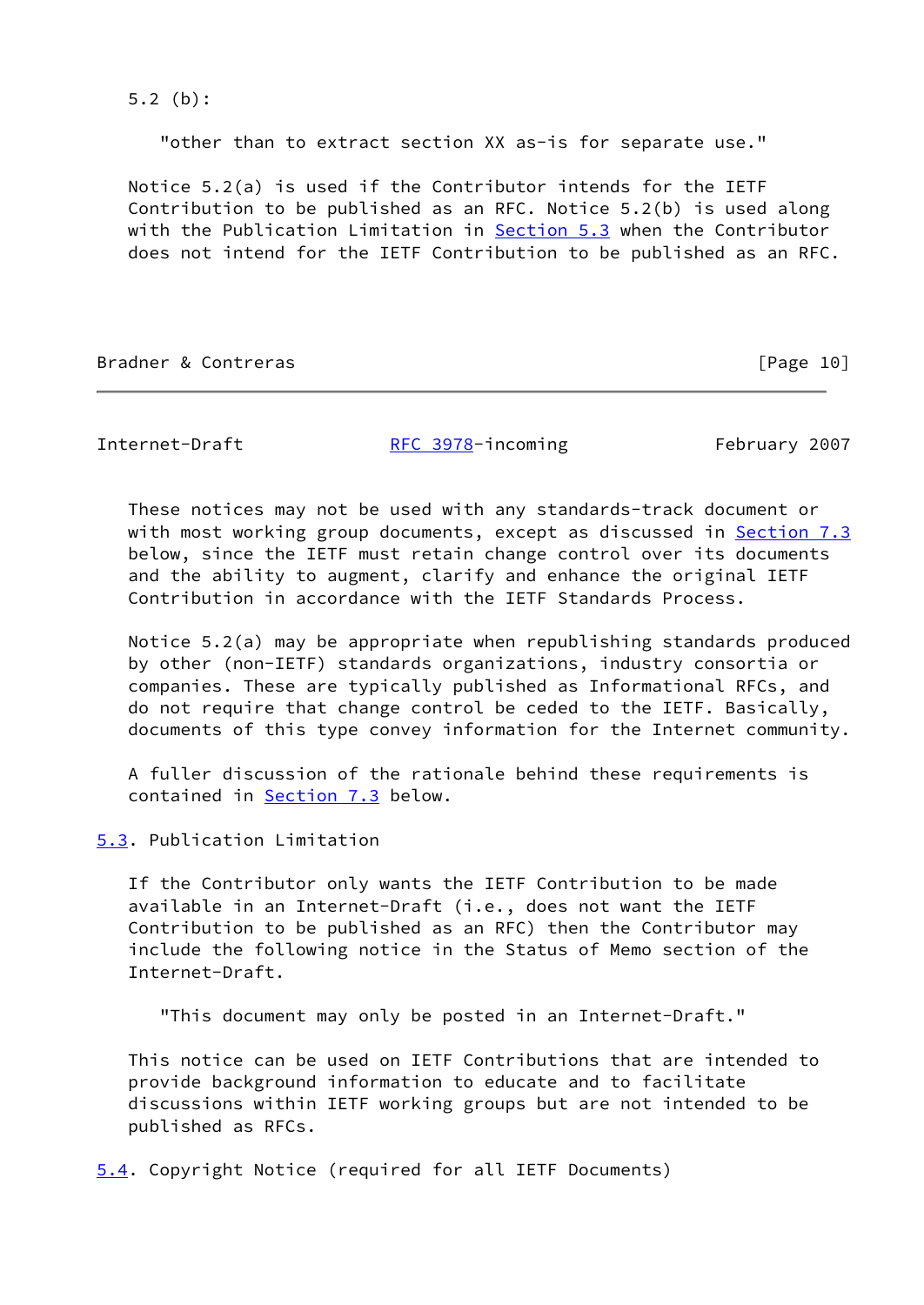(Normally placed at the end of the IETF Document.)

"Copyright (C) The IETF Trust (year).

 This document is subject to the rights, licenses and restrictions contained in  $BCP$  78, and except as set forth therein, the authors retain all their rights."

 Copyright notices from other organizations or individuals are not permitted in IETF Documents except in the case where such document is the product of a joint development effort between the IETF and another standards development organization or the document is a republication of the work of another standards organization. Such exceptions must be approved on an individual basis by the IAB.

<span id="page-12-0"></span>[5.5](#page-12-0). Disclaimer (required in all IETF Documents)

Bradner & Contreras [Page 11]

Internet-Draft [RFC 3978](https://datatracker.ietf.org/doc/pdf/rfc3978)-incoming February 2007

 (Normally placed at the end of the IETF Document after the copyright notice.)

 "This document and the information contained herein are provided on an "AS IS" basis and THE CONTRIBUTOR, THE ORGANIZATION HE/SHE REPRESENTS OR IS SPONSORED BY (IF ANY), THE INTERNET SOCIETY, THE IETF TRUST AND THE INTERNET ENGINEERING TASK FORCE DISCLAIM ALL WARRANTIES, EXPRESS OR IMPLIED, INCLUDING BUT NOT LIMITED TO ANY WARRANTY THAT THE USE OF THE INFORMATION HEREIN WILL NOT INFRINGE ANY RIGHTS OR ANY IMPLIED WARRANTIES OF MERCHANTABILITY OR FITNESS FOR A PARTICULAR PURPOSE."

## <span id="page-12-1"></span>[5.6](#page-12-1). Exceptions

Notwithstanding the provisions of this **Section 5**, in certain limited cases an abbreviated notice may be placed on certain types of derivative works of IETF Documents in accordance with this [Section](#page-12-1) [5.6](#page-12-1).

 a. in MIB modules, PIB modules and similar material commonly extracted from IETF Documents, except for material that is being placed under IANA maintenance, the following abbreviated notice shall be included in the body of the material that will be extracted in lieu of the notices otherwise required by [Section 5:](#page-9-0)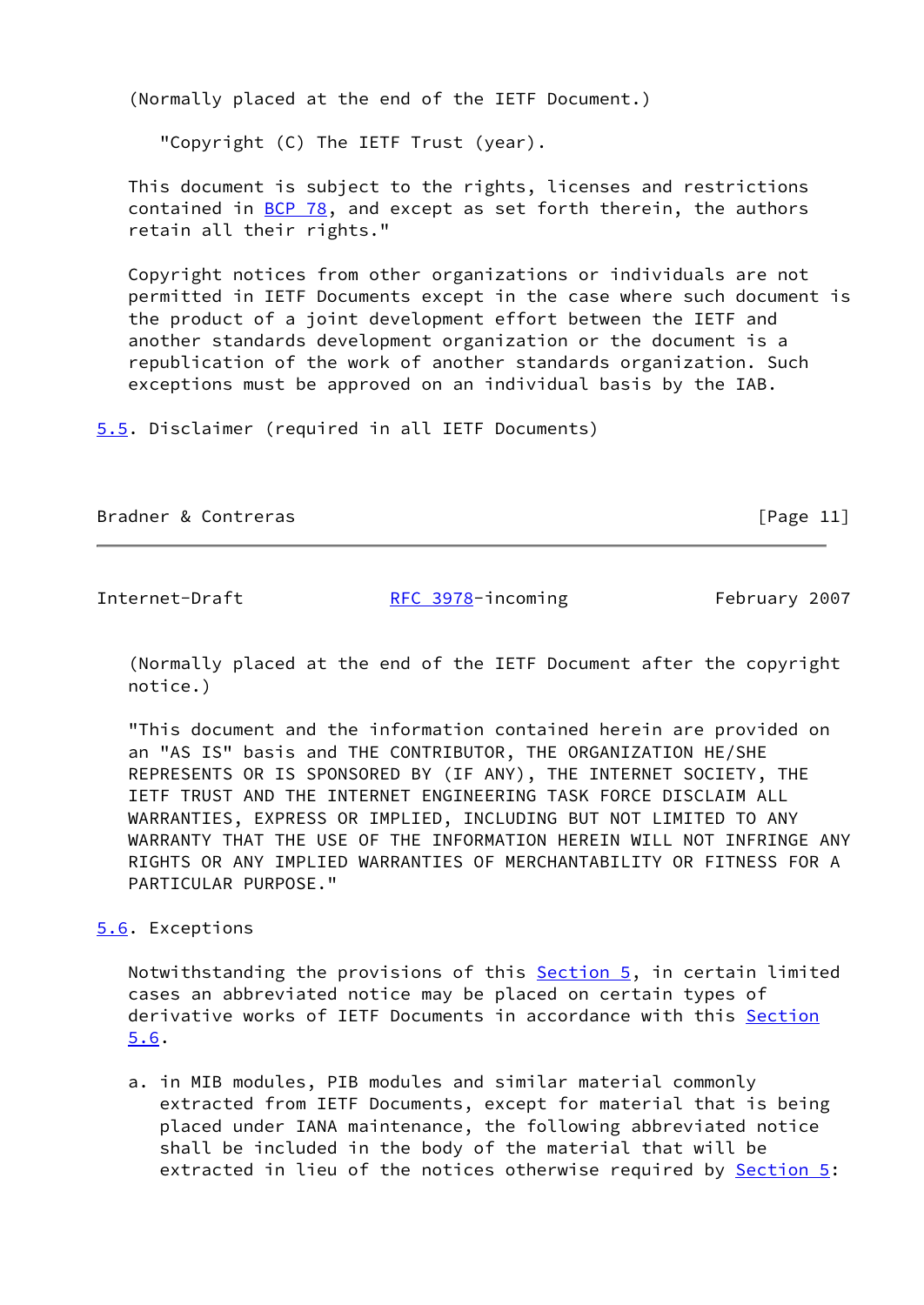"Copyright (C) The IETF Trust <year>. This version of this MIB module is part of RFC XXXX; see the RFC itself for full legal notices."

 When the MIB or PIB module is the initial version of a module that is to be maintained by the IANA, the following abbreviated notice shall be included:

 "Copyright (C) The IETF Trust <year>. The initial version of this MIB module was published in RFC XXXX; for full legal notices see the RFC itself. Supplementary information may be available at: [http://www.ietf.org/copyrights/ianamib.html.](http://www.ietf.org/copyrights/ianamib.html)"

 For other types of components than "MIB", substitute "MIB module" with an appropriate identifier. In the case of MIB and PIB modules this statement should be placed in the DESCRIPTION clause of the MODULE-IDENTITY macro.

 Variations of these abbreviated notices are not permitted except in cases where the material to be extracted is the product of a joint development effort between the IETF and another standards development organization or is a republication of the work of another standards organization. Such variations must be approved

| Bradner & Contreras | [Page 12] |
|---------------------|-----------|
|                     |           |

Internet-Draft [RFC 3978](https://datatracker.ietf.org/doc/pdf/rfc3978)-incoming February 2007

on an individual basis by the IAB.

- b. short excerpts of IETF Documents presented in electronic help systems, for example, the DESCRIPTION clauses for MIB variables, do not need to include a copyright notice.
- <span id="page-13-0"></span>[6](#page-13-0). Notices and Rights Required in RFC Editor Contributions

 Since the IETF acts as publisher of Internet Drafts, even for Internet Drafts that are not intended to become part of the Standards Process, the following are required in all such drafts to protect the IETF and its processes. The RFC Editor may require additional notices.

- a. An IPR Disclosure Acknowledgement, identical to that specified in [Section 5.1](#page-10-1).
- b. One of the following three copyright release statements: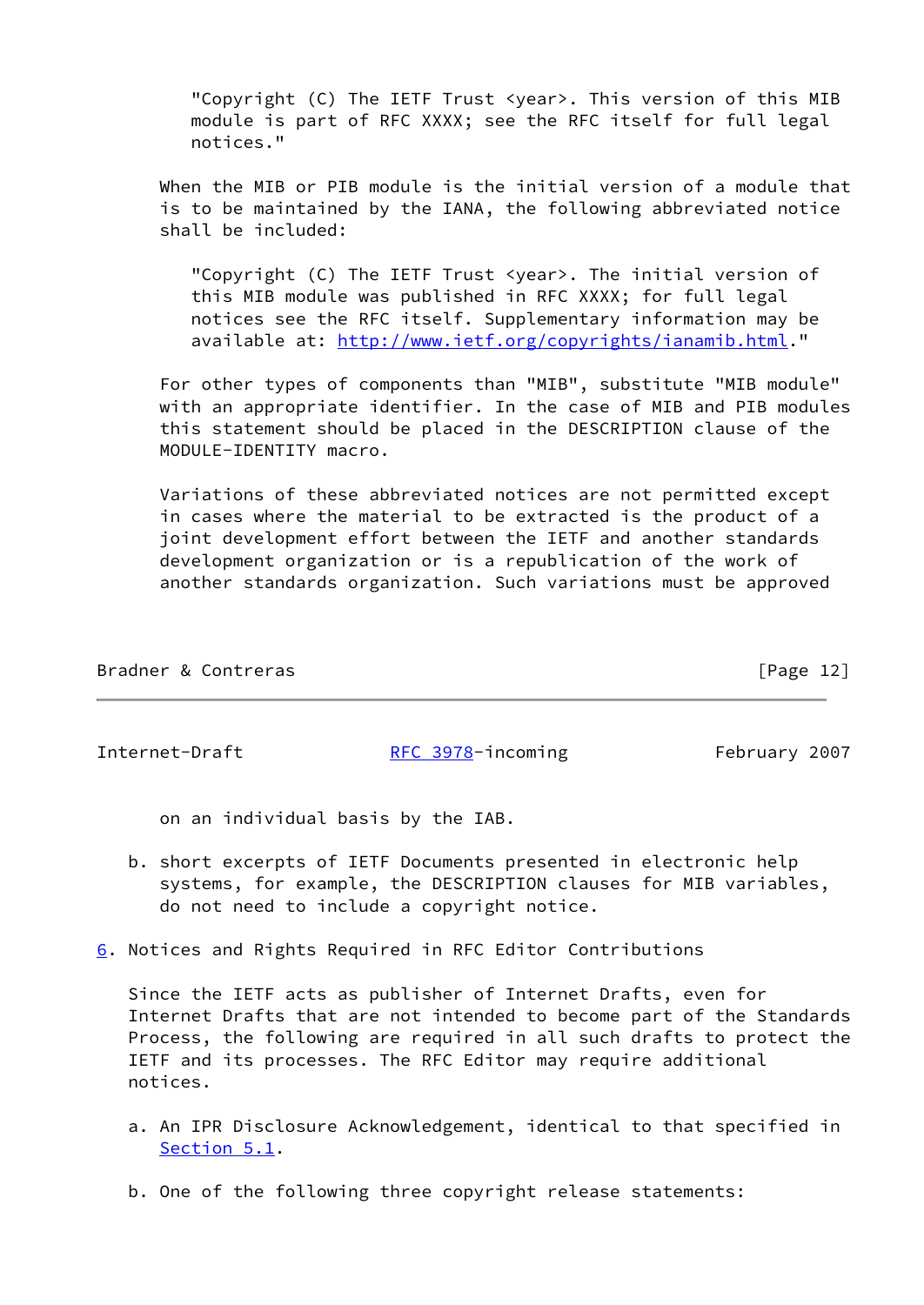- A. "By submitting this Internet-Draft, I accept the provisions of Section [3 of BCP 78](https://datatracker.ietf.org/doc/pdf/bcp78#section-3)."
- B. "By submitting this Internet-Draft, I accept the provisions of Section [4 of BCP 78](https://datatracker.ietf.org/doc/pdf/bcp78#section-4)."
- C. The Copyright Notice specified in [Section 5.4](#page-11-1) and the disclaimer specified in [section 5.5](#page-12-0).
- <span id="page-14-0"></span>[7](#page-14-0). Exposition of Why These Procedures Are the Way They Are

<span id="page-14-1"></span>[7.1](#page-14-1). Rights Granted in IETF Contributions

 The IETF Trust and IETF must obtain the right to publish an IETF Contribution as an RFC or an Internet-Draft from the Contributors.

 A primary objective of this policy is to obtain from the document authors only the non-exclusive rights that are needed to develop and publish IETF Documents and to use the IETF Contributions in the IETF Standards Process while leaving all other rights with the authors.

The non-exclusive rights that the IETF needs are:

- a. the right to publish the document
- b. the right to let the document be freely reproduced in the formats that the IETF publishes it in
- c. the right to let third parties translate it into languages other than English .ti -3 d. except where explicitly excluded (see [Section 5.2](#page-10-0)), the right to make derivative works within the IETF

Bradner & Contreras [Page 13]

Internet-Draft [RFC 3978](https://datatracker.ietf.org/doc/pdf/rfc3978)-incoming February 2007

process.

 e. the right to let third parties extract some logical parts, for example MIB modules

 The authors retain all other rights, but cannot withdraw the above rights from the IETF Trust and IETF.

<span id="page-14-2"></span>[7.2](#page-14-2). Rights to use Contributed Material

 Because, under the laws of most countries and applicable international treaties, copyright rights come into existence whenever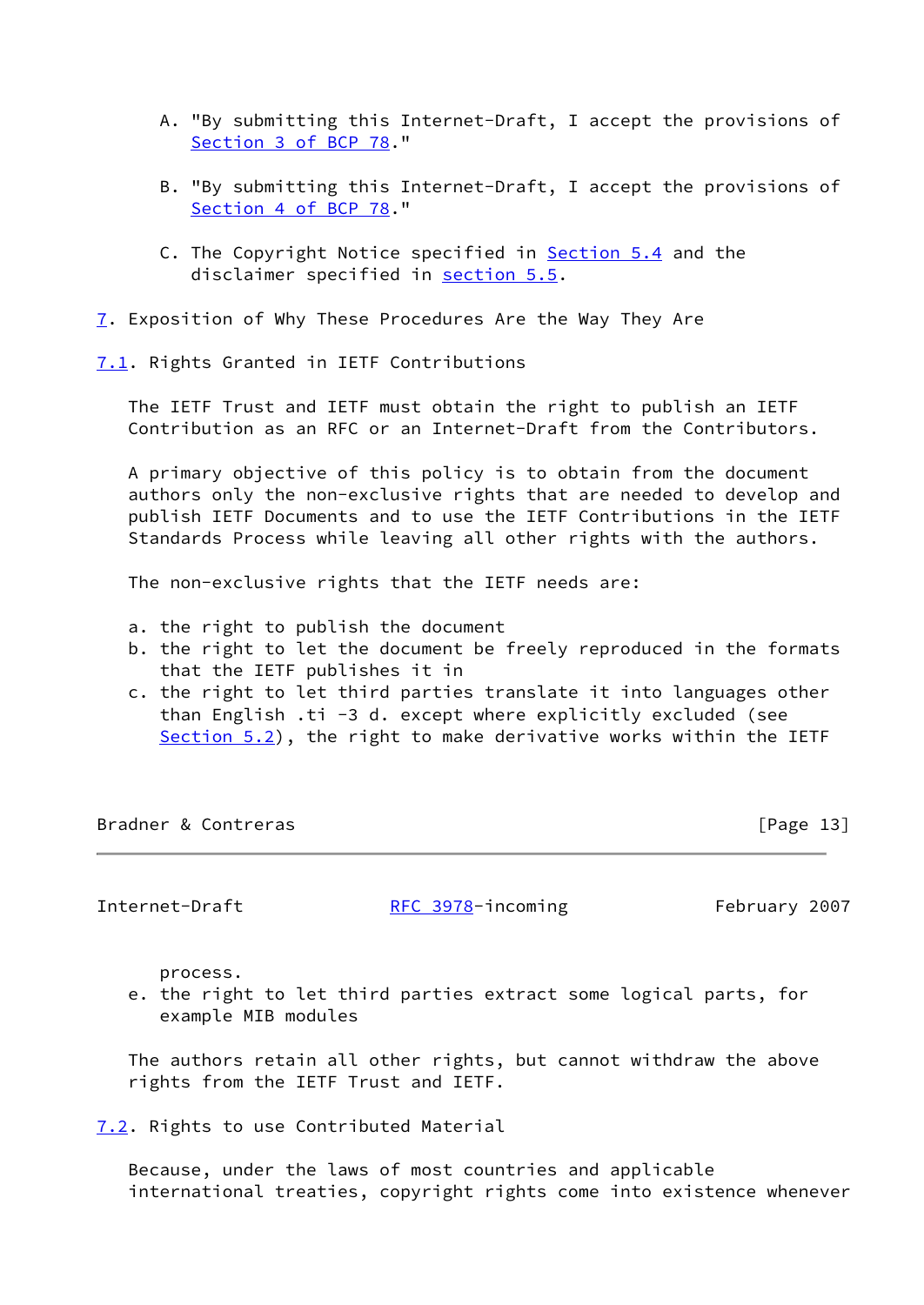a work of authorship is created (but see [Section 8](#page-17-0) below regarding public domain documents), and IETF cannot make use of IETF Contributions if it does not have sufficient rights with respect to these copyright rights, it is important that the IETF receive assurances from all Contributors that they have the authority to grant the IETF the rights that they claim to grant. Without this assurance, IETF and its participants would run a greater risk of liability to the owners of these rights.

To this end, IETF asks Contributors to give the assurances in [Section](#page-7-0) [3.4](#page-7-0) above. These assurances are requested, however, only to the extent of the Contributor's reasonable and personal knowledge. (See [Section 1](#page-1-0)(l))

#### <span id="page-15-0"></span>[7.3](#page-15-0). Right to Produce Derivative Works

 The IETF needs to be able to evolve IETF Documents in response to experience gained in the deployment of the technologies described in such IETF Documents, to incorporate developments in research and to react to changing conditions on the Internet and other IP networks. In order to do this the IETF must be able to produce derivatives of its documents; thus the IETF must obtain the right from Contributors to produce derivative works.

 The right to produce derivative works is required for all IETF standards track documents and for most IETF non-standards track documents. There are two exceptions to this requirement: documents describing proprietary technologies and documents that are republications of the work of other standards organizations.

 The right to produce derivative works must be granted in order for an IETF working group to accept an IETF Contribution as a working group document or otherwise work on it. For non-working group IETF Contributions where the Contributor requests publication as a standards track RFC the right to produce derivative works must be granted before the IESG will issue an IETF Last-Call and, for most non-standards track non-working group IETF Contributions, before the

Bradner & Contreras **Exercise Exercise Exercise Serverse Exercise Serverse EPage 14**]

Internet-Draft [RFC 3978](https://datatracker.ietf.org/doc/pdf/rfc3978)-incoming February 2007

 IESG will consider the Internet-Draft for publication. Occasionally a Contributor may not want to grant publication rights or the right to produce derivative works before finding out if an IETF Contribution has been accepted for development in the IETF Standards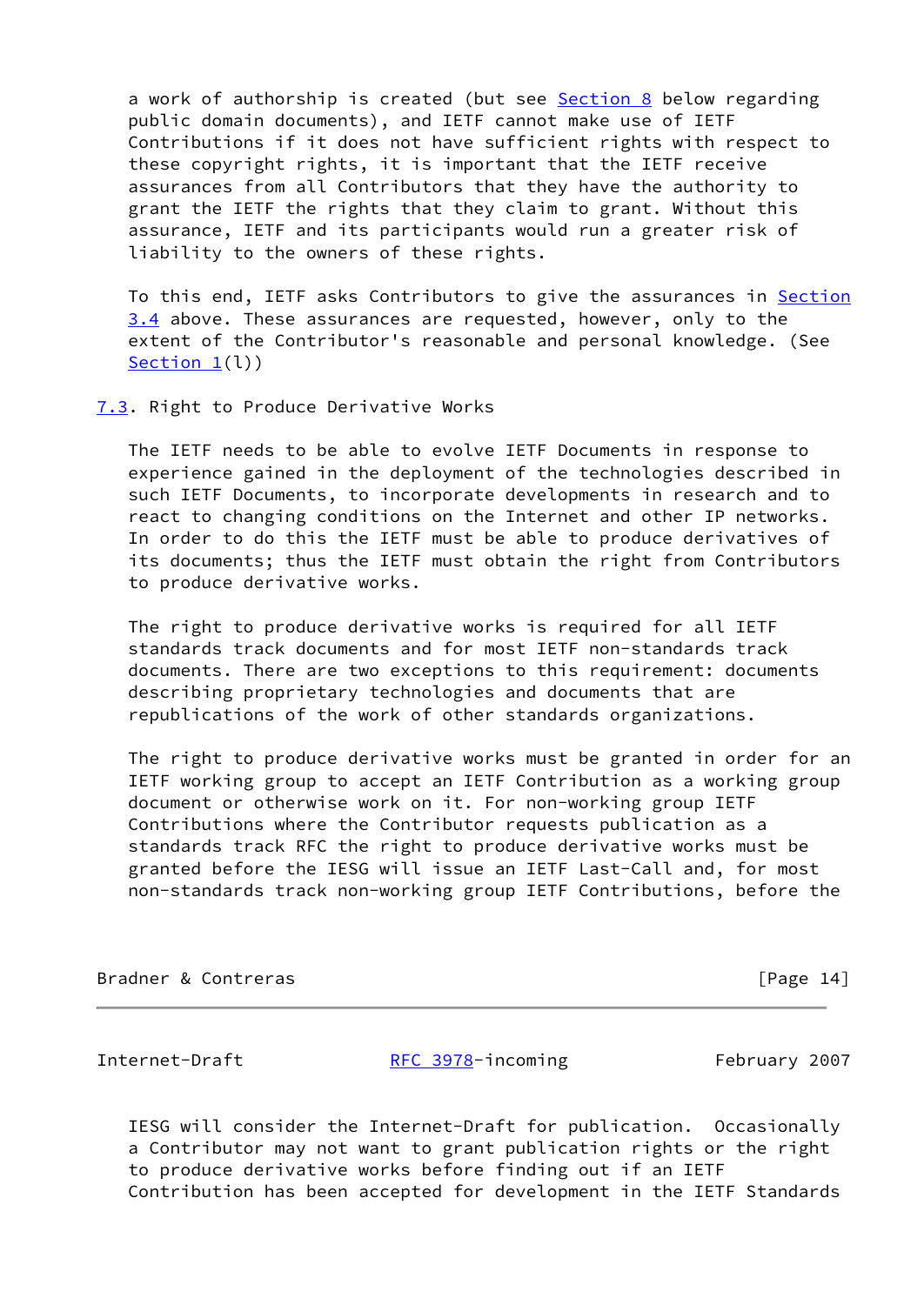Process. In these cases the Contributor may include the Derivative Works Limitation described in [Section 5.2](#page-10-0) and the Publication Limitation described in [Section 5.3](#page-11-0) in their IETF Contribution. A working group can discuss the Internet-Draft with the aim to decide if it should become a working group document, even though the right to produce derivative works or to publish the IETF Contribution as an RFC has not yet been granted. If the IETF Contribution is accepted for development the Contributor must then resubmit the IETF Contribution without the limitation notices before a working group can formally adopt the IETF Contribution as a working group document.

 The IETF has historically encouraged organizations to publish details of their technologies, even when the technologies are proprietary, because understanding how existing technology is being used helps when developing new technology. But organizations that publish information about proprietary technologies are frequently not willing to have the IETF produce revisions of the technologies and then claim that the IETF version is the "new version" of the organization's technology. Organizations that feel this way can specify that an IETF Contribution can be published with the other rights granted under this document but may withhold the right to produce derivative works other than translations. The right to produce translations is required before any IETF Contribution can be published as an RFC to ensure the widest possible distribution of the material in RFCs.

 In addition, IETF Documents frequently make normative references to standards or recommendations developed by other standards organizations. Since the publications of some standards organizations are not public documents, it can be quite helpful to the IETF to republish, with the permission of the other standards organization, some of these documents as RFCs so that the IETF community can have open access to them to better understand what they are referring to. In these cases the RFCs can be published without the right for the IETF to produce derivative works.

 In both of the above cases in which the production of derivative works is excluded, the Contributor must include a special legend in the IETF Contribution, as specified in **[Section 5.2](#page-10-0)**, in order to notify IETF participants about this restriction.

<span id="page-16-0"></span>[7.4](#page-16-0). Rights to Use Trademarks

 Contributors may wish to seek trademark or service mark protection on any terms that are coined or used in their IETF Contributions. IETF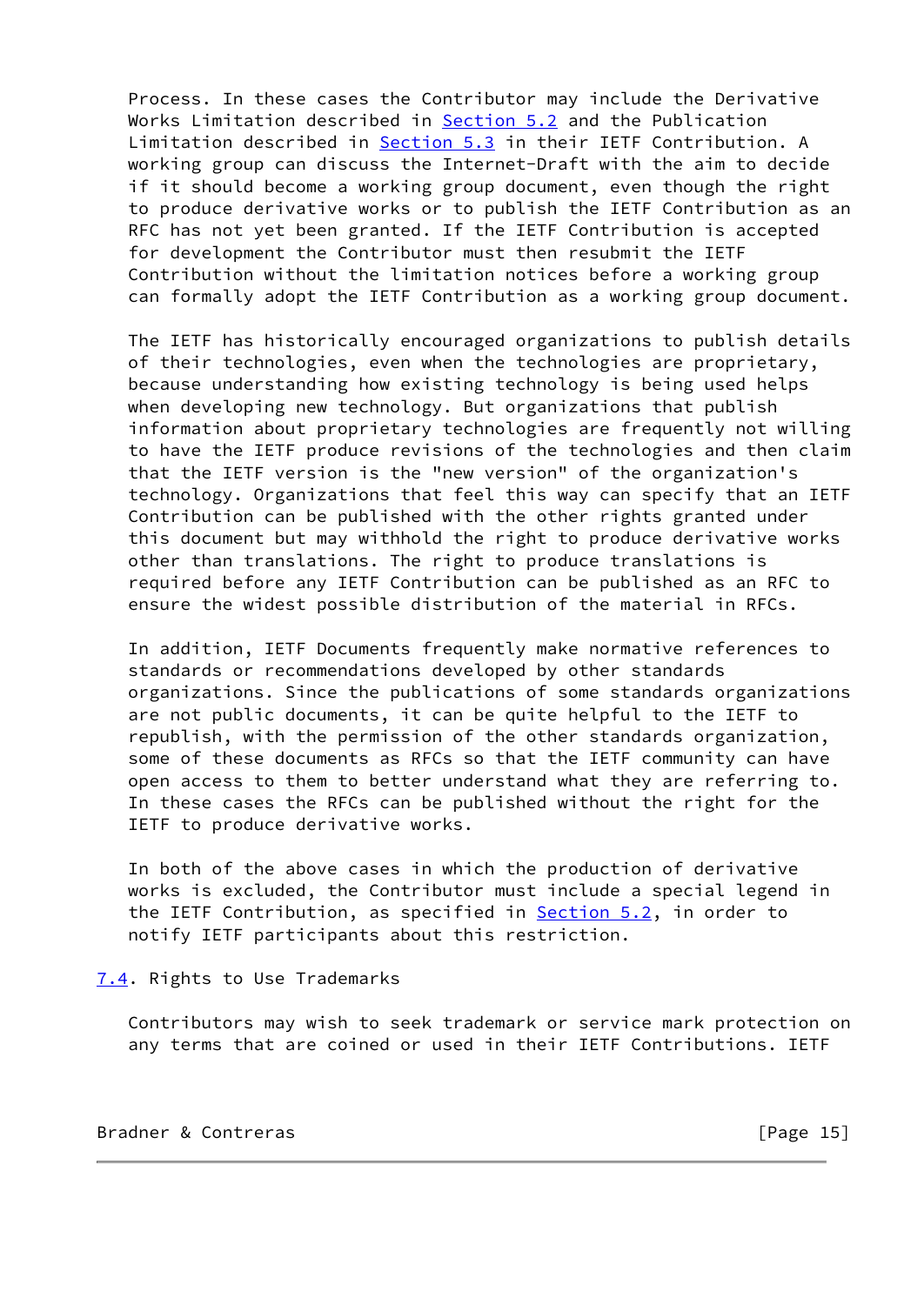makes no judgment about the validity of any such trademark rights. However, the IETF requires each Contributor, under the licenses described in [Section 3.3](#page-6-0) above, to grant IETF a perpetual license to use any such trademarks or service marks solely in exercising its rights to reproduce, publish and modify the IETF Contribution. This license does not authorize any IETF participant to use any trademark or service mark in connection with any product or service offering, but only in the context of IETF Documents and discussions.

<span id="page-17-0"></span>[8](#page-17-0). Contributions Not Subject to Copyright

 Certain documents, including those produced by the U.S. government and those which are in the public domain, may not be protected by the same copyright and other legal rights as other documents. Nevertheless, we ask each Contributor to grant to the IETF the same rights as he or she would grant, and to make the same representations, as though the IETF Contribution were protected by the same legal rights as other documents, and as though the Contributor could be able to grant these rights. We ask for these grants and representations only to the extent that the Contribution may be protected. We believe they are necessary to protect the ISOC, the IETF Trust, the IETF, the IETF Standards Process and all IETF participants, and also because the IETF does not have the resources or wherewithal to make any independent investigation as to the actual proprietary status of any document submitted to it.

<span id="page-17-2"></span>[9](#page-17-2). Security Considerations

 This memo relates to IETF process, not any particular technology. There are security considerations when adopting any technology, but there are no known issues of security with IETF Contribution rights policies.

### <span id="page-17-1"></span>[10.](#page-17-1) References

<span id="page-17-3"></span>[10.1](#page-17-3). Normative References

- [RFC2026] Bradner, S., "The Internet Standards Process -- Revision 3", [BCP 9,](https://datatracker.ietf.org/doc/pdf/bcp9) [RFC 2026](https://datatracker.ietf.org/doc/pdf/rfc2026), October 1996.
- [RFC2028] Hovey, R. and S. Bradner, "The Organizations Involved in the IETF Standards Process", [BCP 11](https://datatracker.ietf.org/doc/pdf/bcp11), [RFC 2028](https://datatracker.ietf.org/doc/pdf/rfc2028), October 1996.
- [RFC3979] Bradner, S., Ed, "Intellectual Property Rights in IETF Technology", [BCP 79](https://datatracker.ietf.org/doc/pdf/bcp79), [RFC 3979](https://datatracker.ietf.org/doc/pdf/rfc3979), March 2005.

<span id="page-17-4"></span>[10.2](#page-17-4). Informative References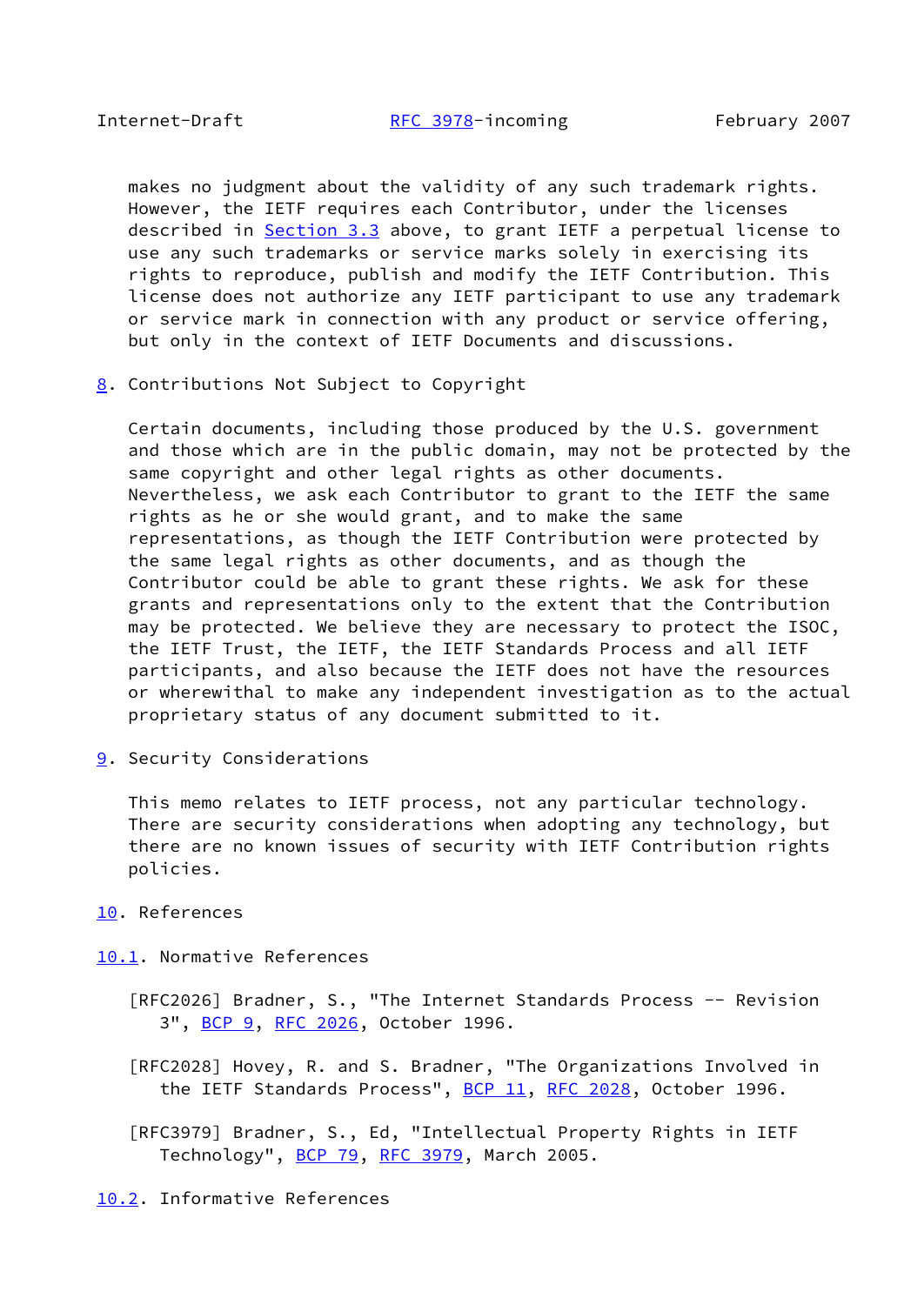Internet-Draft [RFC 3978](https://datatracker.ietf.org/doc/pdf/rfc3978)-incoming February 2007

[RFC3978] Bradner, S. Ed., "IETF Rights in Contributions", [RFC 3978,](https://datatracker.ietf.org/doc/pdf/rfc3978) March 2005.

<span id="page-18-0"></span> [Berne] "Berne Convention for the Protection of Literary and Artistic Work", [http://www.wipo.int/treaties/en/ip/berne/trtdocs\\_wo001.html](http://www.wipo.int/treaties/en/ip/berne/trtdocs_wo001.html)

<span id="page-18-1"></span>[11.](#page-18-1) Acknowledgements

 The editors would like to acknowledge the help of the IETF IPR Working Group provided during the development of the document.

Editor's Address

 Scott Bradner Harvard University 29 Oxford St. Cambridge MA, 02138

 Phone: +1 617 495 3864 EMail: sob@harvard.edu

 Jorge L. Contreras WilmerHale 1875 Pennsylvania Avenue NW Washington, DC 20006 USA

 Phone: +1 202 663 6872 Email: jorge.contreras@wilmerhale.com

Full Copyright Statement

Copyright (C) The IETF Trust (2007).

 This document is subject to the rights, licenses and restrictions contained in  $\underline{BCP}$  78, and except as set forth therein, the authors retain all their rights.

This document and the information contained herein are provided on an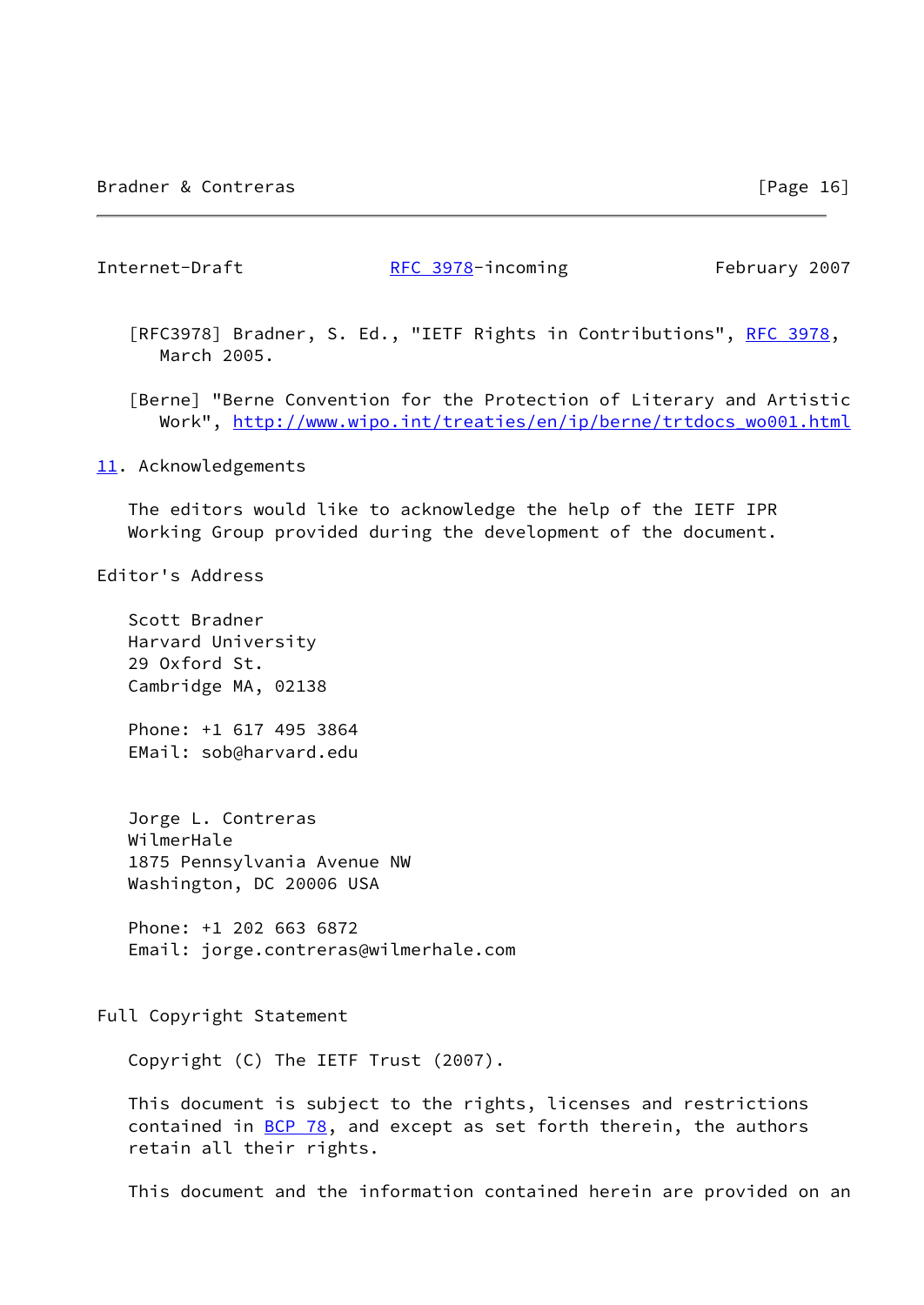"AS IS" basis and THE CONTRIBUTOR, THE ORGANIZATION HE/SHE REPRESENTS OR IS SPONSORED BY (IF ANY), THE INTERNET SOCIETY, THE IETF TRUST AND THE INTERNET ENGINEERING TASK FORCE DISCLAIM ALL WARRANTIES, EXPRESS OR IMPLIED, INCLUDING BUT NOT LIMITED TO ANY WARRANTY THAT THE USE OF THE INFORMATION HEREIN WILL NOT INFRINGE ANY RIGHTS OR ANY IMPLIED WARRANTIES OF MERCHANTABILITY OR FITNESS FOR A PARTICULAR PURPOSE.

Intellectual Property

Bradner & Contreras [Page 17]

Internet-Draft **[RFC 3978](https://datatracker.ietf.org/doc/pdf/rfc3978)-incoming** February 2007

 The IETF takes no position regarding the validity or scope of any Intellectual Property Rights or other rights that might be claimed to pertain to the implementation or use of the technology described in this document or the extent to which any license under such rights might or might not be available; nor does it represent that it has made any independent effort to identify any such rights. Information on the procedures with respect to rights in RFC documents can be found in [BCP 78](https://datatracker.ietf.org/doc/pdf/bcp78) and [BCP 79](https://datatracker.ietf.org/doc/pdf/bcp79).

 Copies of IPR disclosures made to the IETF Secretariat and any assurances of licenses to be made available, or the result of an attempt made to obtain a general license or permission for the use of such proprietary rights by implementers or users of this specification can be obtained from the IETF on-line IPR repository at <http://www.ietf.org/ipr>.

 The IETF invites any interested party to bring to its attention any copyrights, patents or patent applications, or other proprietary rights that may cover technology that may be required to implement this standard. Please address the information to the IETF at ietf ipr@ietf.org.

Acknowledgement

 Funding for the RFC Editor function is currently provided by the Internet Society.